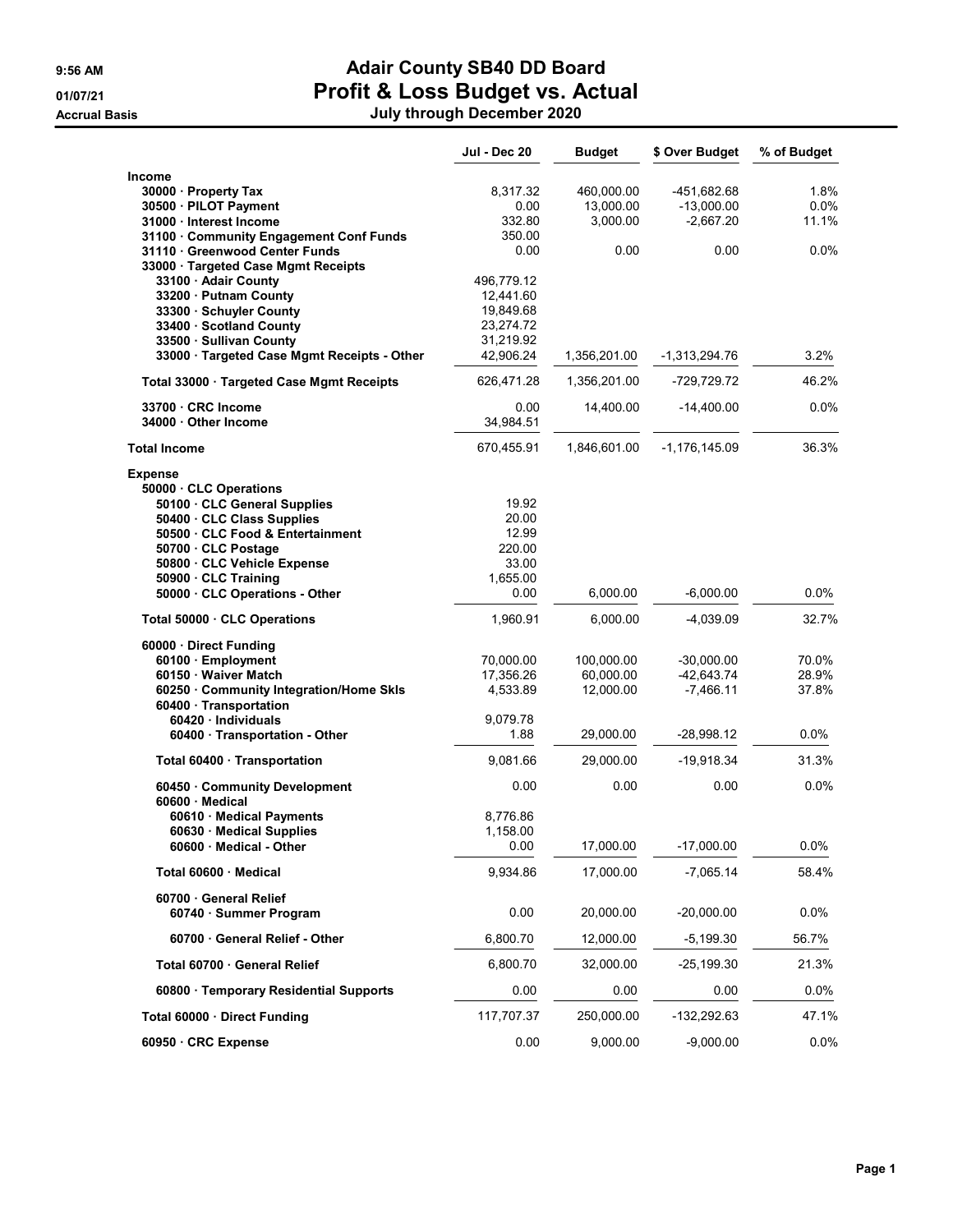# 9:56 AM **Adair County SB40 DD Board** 01/07/21 **Profit & Loss Budget vs. Actual**

Accrual Basis July through December 2020

|                                                                                                                                                                                                                                                 | Jul - Dec 20                                                    | <b>Budget</b>                               | \$ Over Budget                                        | % of Budget                    |
|-------------------------------------------------------------------------------------------------------------------------------------------------------------------------------------------------------------------------------------------------|-----------------------------------------------------------------|---------------------------------------------|-------------------------------------------------------|--------------------------------|
| 61000 · Funding to Other Counties<br>61100 · Funding to Putnam County<br>61200 · Funding to Schuyler County<br>61300 · Funding to Scotland County<br>61400 · Funding to Sullivan County<br>61000 · Funding to Other Counties - Other            | 925.05<br>1,750.30<br>526.33<br>3,131.69<br>0.00                | 35,000.00                                   | $-35,000.00$                                          | 0.0%                           |
| Total 61000 · Funding to Other Counties                                                                                                                                                                                                         | 6,333.37                                                        | 35,000.00                                   | -28,666.63                                            | 18.1%                          |
| 70000 Targeted Case Mgmt Expense<br>75000 · Sullivan County<br>75160 Translation Services                                                                                                                                                       | 37.50                                                           |                                             |                                                       |                                |
| Total 75000 · Sullivan County                                                                                                                                                                                                                   | 37.50                                                           |                                             |                                                       |                                |
| Total 70000 · Targeted Case Mgmt Expense                                                                                                                                                                                                        | 37.50                                                           |                                             |                                                       |                                |
| 80000 · Programming - Indirect<br>80500 Accreditation<br>81000 · Board Expense<br>82000 · Governmental Relations<br>83000 Conferences/Workshops<br>83300 · Conferences/Workshops-General<br>83000 Conferences/Workshops - Other                 | 0.00<br>100.00<br>0.00<br>268.98<br>1,800.00                    | 10,000.00<br>1,000.00<br>250.00<br>5,000.00 | $-10,000.00$<br>$-900.00$<br>$-250.00$<br>$-3,200.00$ | 0.0%<br>10.0%<br>0.0%<br>36.0% |
| Total 83000 Conferences/Workshops                                                                                                                                                                                                               | 2.068.98                                                        | 5,000.00                                    | $-2,931.02$                                           | 41.4%                          |
| 83500 · Depreciation Expense                                                                                                                                                                                                                    | 0.00                                                            | 50,000.00                                   | $-50,000.00$                                          | 0.0%                           |
| 84000 · Dues and Memberships<br>85000 · Employee Travel<br>70400 · TCM Admin Mileage<br>71150 · TCM Adair Mileage<br>72150 · TCM Putnam Mileage<br>73150 · TCM Schuyler Mileage<br>74150 · TCM Scotland Mileage<br>75150 · TCM Sullivan Mileage | 250.00<br>2.30<br>663.82<br>337.53<br>200.69<br>80.50<br>296.71 | 3,500.00                                    | $-3,250.00$                                           | 7.1%                           |
| 85000 · Employee Travel - Other                                                                                                                                                                                                                 | 151.80                                                          | 24,000.00                                   | -23,848.20                                            | 0.6%                           |
| Total 85000 · Employee Travel<br>86000 · Insurance<br>86100 Directors & Officers<br>86500 · Workers' Compensation<br>86000 · Insurance - Other                                                                                                  | 1,733.35<br>425.00<br>$-150.00$<br>0.00                         | 24,000.00<br>26,000.00                      | $-22,266.65$<br>$-26,000.00$                          | 7.2%<br>0.0%                   |
| Total 86000 · Insurance                                                                                                                                                                                                                         | 275.00                                                          | 26,000.00                                   | $-25,725.00$                                          | 1.1%                           |
| 87000 · Office Expenses<br>87100 Office Supplies<br>87110 Office Supplies-Country Club<br>87120 Office Supplies-McPherson<br>87130 Office Supplies- PPE<br>87100 · Office Supplies - Other                                                      | 163.55<br>3,337.96<br>696.60<br>0.00                            | 8,000.00                                    | $-8,000.00$                                           | 0.0%                           |
| Total 87100 · Office Supplies                                                                                                                                                                                                                   | 4,198.11                                                        | 8,000.00                                    | $-3,801.89$                                           | 52.5%                          |
| 87200 · Postage<br>87210 · Postage-General<br>87220 · Postage-TCM<br>87200 · Postage - Other                                                                                                                                                    | 342.30<br>777.44<br>0.00                                        | 1,750.00                                    | $-1,750.00$                                           | $0.0\%$                        |
| Total 87200 · Postage                                                                                                                                                                                                                           | 1,119.74                                                        | 1,750.00                                    | $-630.26$                                             | 64.0%                          |
| 87300 · Advertising/Marketing                                                                                                                                                                                                                   | 0.00                                                            | 1,000.00                                    | $-1,000.00$                                           | 0.0%                           |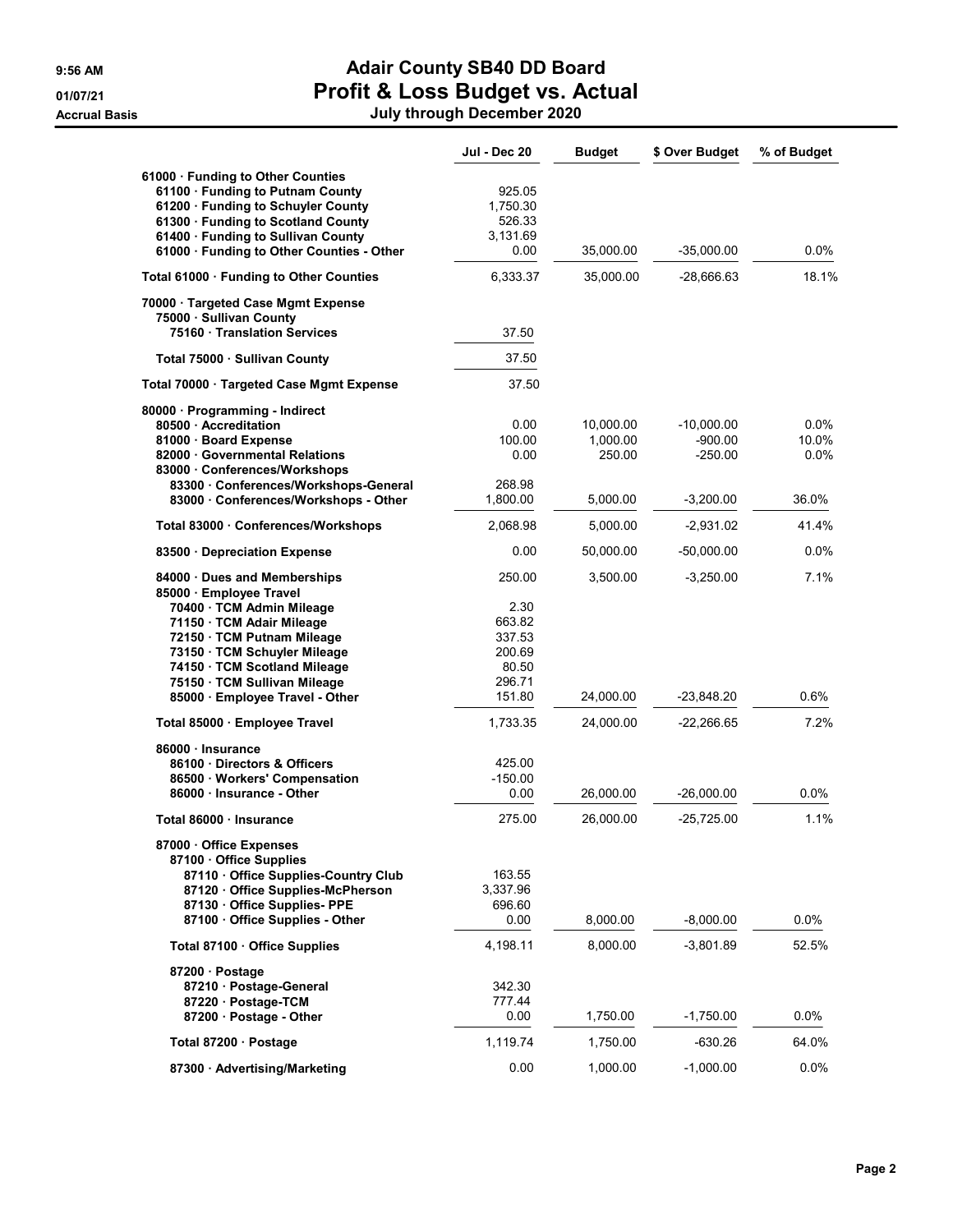### 9:56 AM **Adair County SB40 DD Board** 01/07/21 **Profit & Loss Budget vs. Actual**

Accrual Basis July through December 2020

|                                                                                                                                                                                                                                                                                                             | Jul - Dec 20                                                                                                    | <b>Budget</b> | \$ Over Budget | % of Budget |
|-------------------------------------------------------------------------------------------------------------------------------------------------------------------------------------------------------------------------------------------------------------------------------------------------------------|-----------------------------------------------------------------------------------------------------------------|---------------|----------------|-------------|
| 87400 Copier                                                                                                                                                                                                                                                                                                |                                                                                                                 |               |                |             |
| 87420 · Copier-McPherson<br>87400 · Copier - Other                                                                                                                                                                                                                                                          | 216.76<br>0.00                                                                                                  | 4,000.00      | -4,000.00      | $0.0\%$     |
| Total 87400 Copier                                                                                                                                                                                                                                                                                          | 216.76                                                                                                          | 4,000.00      | -3,783.24      | 5.4%        |
| 87450 · Employee Retention/Appreciation<br>87700 · Building Maintenance<br>87710 Janitorial                                                                                                                                                                                                                 | 143.69                                                                                                          | 2,000.00      | -1,856.31      | 7.2%        |
| 87711 · Janitorial-Country Club<br>87712 Janitorial-McPherson                                                                                                                                                                                                                                               | 1,214.54<br>1,680.84                                                                                            |               |                |             |
| Total 87710 Janitorial                                                                                                                                                                                                                                                                                      | 2,895.38                                                                                                        |               |                |             |
| 87720 Lawn Care<br>87721 · Lawn Care-Country Club<br>87722 Lawn Care-McPherson                                                                                                                                                                                                                              | 845.00<br>240.00                                                                                                |               |                |             |
| Total 87720 Lawn Care                                                                                                                                                                                                                                                                                       | 1,085.00                                                                                                        |               |                |             |
| 87700 · Building Maintenance - Other                                                                                                                                                                                                                                                                        | 0.00                                                                                                            | 16,000.00     | -16,000.00     | $0.0\%$     |
| Total 87700 · Building Maintenance                                                                                                                                                                                                                                                                          | 3,980.38                                                                                                        | 16,000.00     | -12,019.62     | 24.9%       |
| 87800 · Software & Technology<br>87810 · Soft & Tech-Country Club<br>87830 · Soft & Tech-Managed IT<br>87800 · Software & Technology - Other                                                                                                                                                                | 132.00<br>20,389.43<br>17,041.85                                                                                | 60,000.00     | -42,958.15     | 28.4%       |
| Total 87800 · Software & Technology                                                                                                                                                                                                                                                                         | 37,563.28                                                                                                       | 60,000.00     | -22,436.72     | 62.6%       |
| 87900 · Representative Payee Expense                                                                                                                                                                                                                                                                        | 363.96                                                                                                          |               |                |             |
| Total 87000 · Office Expenses                                                                                                                                                                                                                                                                               | 47,585.92                                                                                                       | 92,750.00     | -45,164.08     | 51.3%       |
| 87500 · Personnel<br>51000 CLC Personnel<br>51100 · CLC Center Salary Expense                                                                                                                                                                                                                               | 31,084.98                                                                                                       |               |                |             |
| Total 51000 CLC Personnel                                                                                                                                                                                                                                                                                   | 31,084.98                                                                                                       |               |                |             |
| 66000 · Payroll Expenses<br>66500 · Salary Sick<br>66600 · FCCRA Leave<br>66700 · Salary Vacation<br>66000 · Payroll Expenses - Other                                                                                                                                                                       | 18,389.12<br>134.26<br>24,949.01<br>38,505.00                                                                   |               |                |             |
| Total 66000 · Payroll Expenses                                                                                                                                                                                                                                                                              | 81,977.39                                                                                                       |               |                |             |
| 70300 · TCM Admin Salary<br>71110 · TCM Adair Salary Expense<br>71115 · TCM Adair Overtime<br>72110 · TCM Putnam Salary Expense<br>73110 · TCM Schuyler Salary Expense<br>74110 · TCM Scotland Salary Expense<br>75110 · TCM Sullivan Salary Expense<br>87510 · Salary Expense<br>87540 · Employee Benefits | 41,921.47<br>154,878.08<br>90.83<br>11,484.69<br>18,299.92<br>9,024.68<br>19,339.92<br>104,044.89<br>156,258.64 |               |                |             |
| 87550 · Unemployment Tax<br>87500 Personnel - Other                                                                                                                                                                                                                                                         | 167.07<br>0.00                                                                                                  | 1,290,418.80  | -1,290,418.80  | 0.0%        |
| Total 87500 · Personnel                                                                                                                                                                                                                                                                                     | 628,572.56                                                                                                      | 1,290,418.80  | -661,846.24    | 48.7%       |